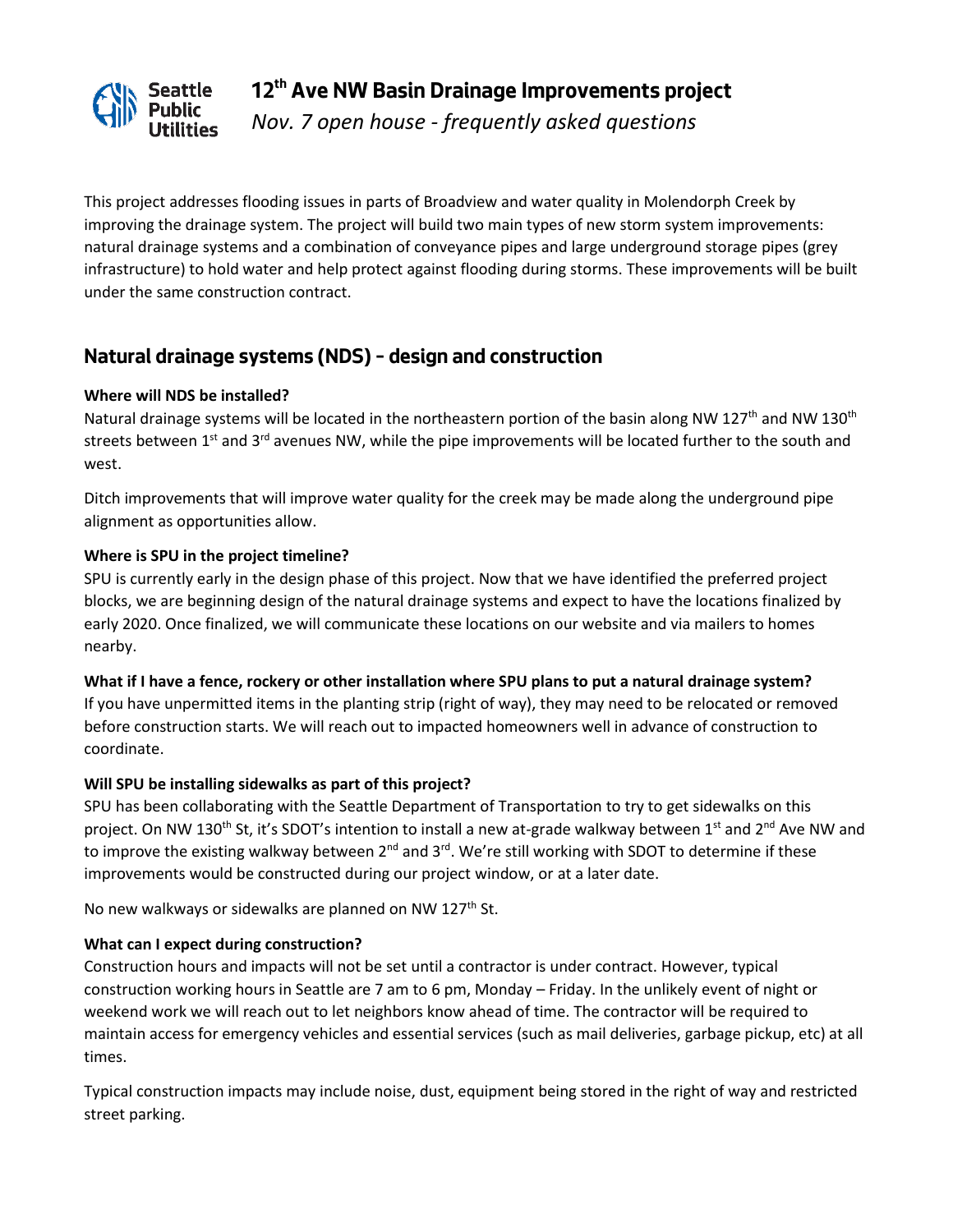# **Will the natural drainage systems take up street parking?**

After the project, parking on these streets will remain relatively the same as it is now. While residents will not be able to park in the location of the natural drainage systems (sited within the planting strip), the majority of the planting strip on these blocks is currently not available for parking due to existing ditches and vegetation.

## **Will travel lanes for vehicles be narrowed as a result of this project?**

No. The travel lanes on both NW 127<sup>th</sup> St and NW 130<sup>th</sup> St will remain the same after this project is complete. Both streets will still allow two-way traffic. The traffic circles on NW 127<sup>th</sup> St at the intersections of 1<sup>st</sup> and 2<sup>nd</sup> Avenues NW will remain in place.

#### **Who will maintain the natural drainage systems after construction?**

When construction is complete, the natural drainage systems will be maintained by SPU. Residents are not required to do any maintenance in the natural drainage systems. Maintenance will ensure the natural drainage systems continue to work well but will not keep NDS plantings manicured. You can expect NDS to look natural once the plants are mature and fully grown. New street trees that are planted as part of this project will become the property of the Seattle Department of Transportation (SDOT) Urban Forestry Program. SDOT will be responsible for maintaining them.

# **Grey infrastructure – design and construction**

## **What is the construction schedule?**

Drainage pipe construction in front of any one house will likely last for a few weeks; pipe construction is typically sequenced as a rolling operation. The entire project's grey infrastructure and natural drainage systems will be built under the same construction contract, which we expect to be around 12-15 months. The sequencing and duration of construction activities will not be known until after the construction contract is awarded in 2021.

## **Will I be able to park in my driveway or in the parking strip during construction?**

When the contractor is working in front of your house (likely for a few weeks), you will have limited access to your driveway and street parking during daytime working hours. Residents will have access to their driveways in the evenings after the contractor has left for the day and in the morning before work begins. The contractor will work with residents to the extent feasible to coordinate access for special needs.

#### **What about mail, garbage, and fire trucks?**

The contractor will be required to maintain access for emergency vehicles and essential services (such as mail deliveries, garbage pickup, etc) at all times. Other access accommodations may be coordinated with the contractor if they are feasible. Please let the project team know if you have special needs.

#### **Will pedestrian access be maintained during construction?**

Yes, pedestrian access will be maintained throughout construction. We encourage residents to use caution when walking near construction zones.

#### **What are the construction hours?**

Construction hours will not be set until a contractor is under contract. However, typical construction working hours in Seattle are 7 am to 6 pm, Monday – Friday. In the unlikely event of night or weekend work we will reach out to let neighbors know ahead of time.

## **What if I have installations or store items in the parking strip (right of way)?**

If you have unpermitted items in the right of way, they may need to be relocated or removed before construction starts. We will reach out to impacted homeowners well in advance of construction.